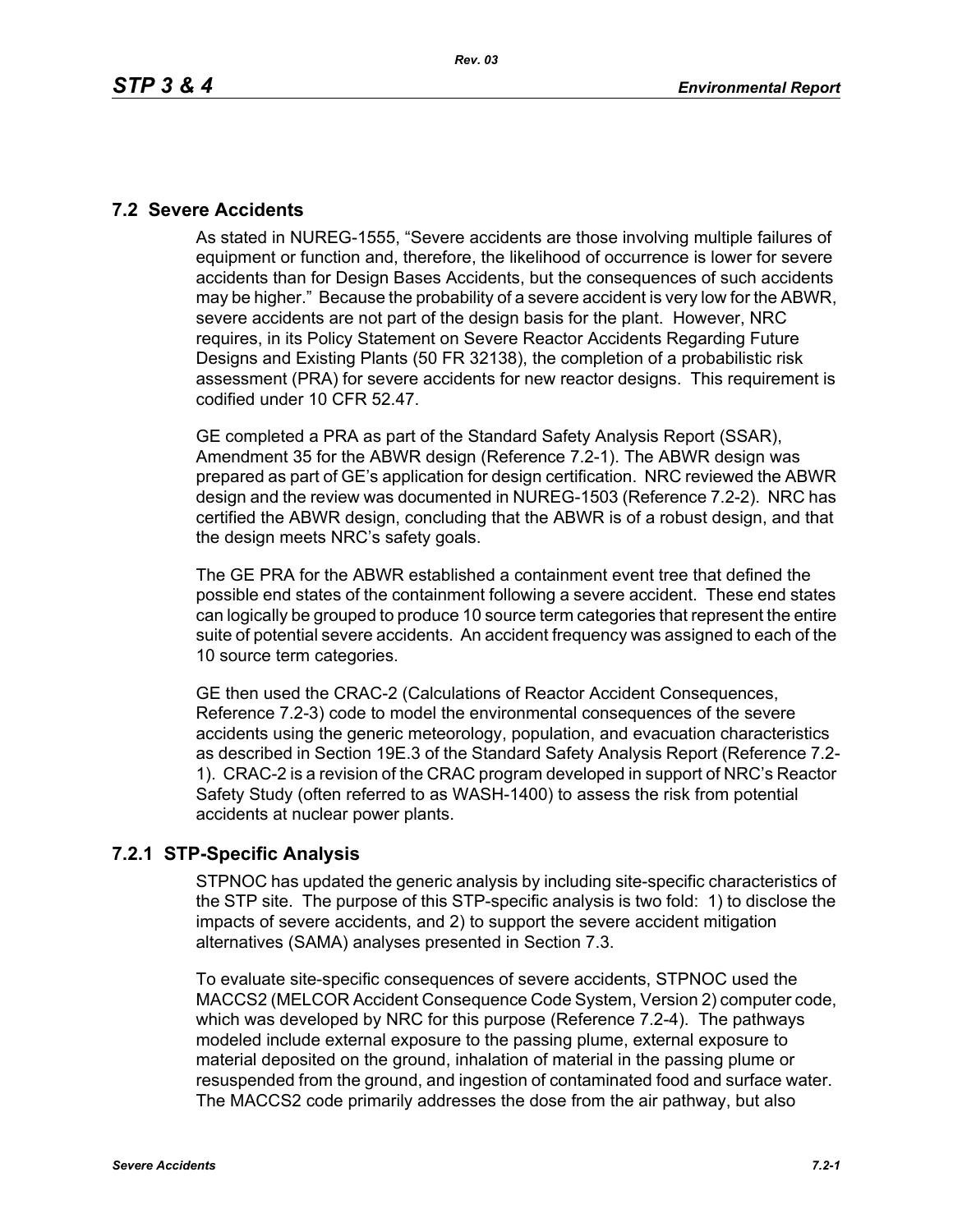calculates the dose from surface runoff and deposition on surface water. The MACCS2 code also evaluates the extent of contamination.

To assess human health impacts from severe accidents, STPNOC determined the collective dose to the 50-mile population, the number of late cancer fatalities, and the number of early fatalities associated with a severe accident. A 50-mile circular area is the standard range used in modeling consequences to the offsite population from an airborne release. Economic costs were also determined, including the cost of emergency response actions and long-term protective actions. Emergency response costs include compensation for evacuees and relocated people who are removed from their homes as a result of radiation exposure during the course of the accident (food, housing, transportation, and lost income). Longer-term protective action costs within a 50-mile radius include:

- Costs of interdiction of farms, residences, and food
- Decontamination of farm and residential land
- Permanent condemnation of residential and farm land, milk, and crops

Five files provide input to a MACCS2 analysis. The first three are as follows:

- **ATMOS** provides data to track the material released to the atmosphere as it is dispersed and deposited. The calculation uses a Gaussian plume model. Important inputs in this file include the core inventory, release fractions, and geometry of the reactor and associated buildings. To the extent possible, the input data are the same as those in the GE CRAC-2 input files in the generic probabilistic risk assessment.
- **EARLY** provides inputs to calculations regarding exposure in the time period immediately following the release. Important site-specific information includes emergency response information such as evacuation time.
- CHRONC provides data for calculating long-term impacts and economic costs and includes region-specific data on agriculture and economic factors.

The following MACCS2 files access:

- A meteorological file, which uses actual STP meteorological monitoring data.
- A site characteristics file that is built using SECPOP2000 (Reference 7.2-5). SECPOP2000 incorporates 2000 census data for the 50-mile region around the STP site. For this analysis, the census data were modified to include transient populations and were projected to the year 2060. All releases are modeled as occurring at ground level.

The results of the MACCS2 analysis and accident frequency information from GE (Reference 7.2-6) were used to determine risk, which is the product of the frequency of an accident and the consequences of the accident. The sum of the accident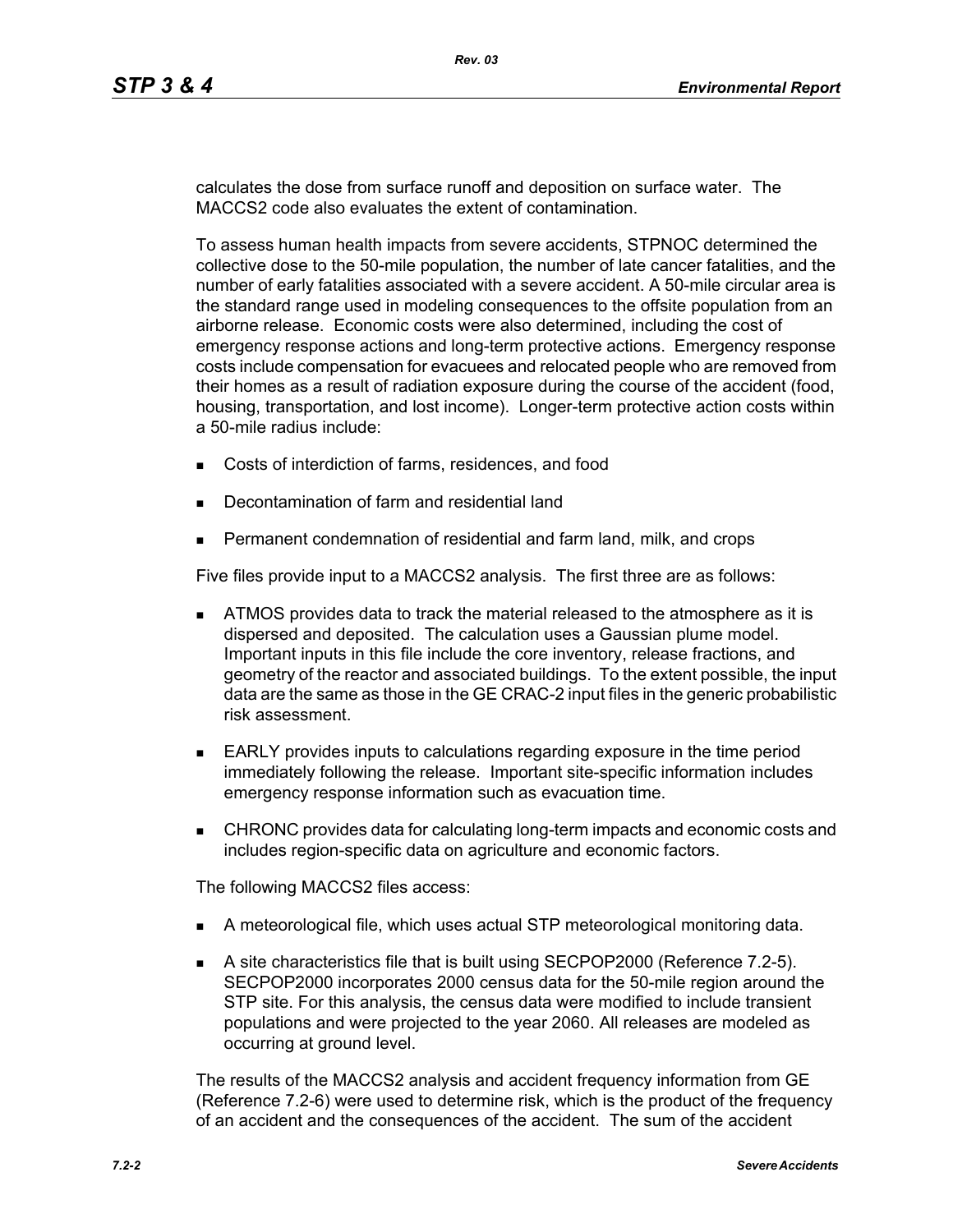frequencies is known as the core damage frequency and includes only internally initiated events. Externally initiated events, and their associated small contribution to risk, are described in FSAR Section 19.4. Core damage frequencies and nuclide release fractions for each release category are given in Table 7.2-1. The consequence can be either collective radiation dose or economic cost. Dose-risk is the product of the radiation dose and the accident frequency. Because the ABWR's severe accident analysis addressed a suite of accidents, the individual risks are added to provide a total risk. The same process was applied to estimating cost-risk. Therefore, risk can be reported as person-rem per reactor year or dollars per reactor year.

# **7.2.2 Consequences to Population Groups**

The pathway consequences to population groups including air pathways, surface water, and groundwater pathways are discussed in the following sections. The presence of threatened and endangered species and federally designated critical habitat are discussed in Subsections 2.4.1 and 2.4.2. The impacts on threatened and endangered species due to the previously calculated radiation exposure levels are discussed in Subsection 5.4.4. The all pathways (water + air), water ingestion, and air pathways dose-risks for each of the three years of meteorology are presented by source term category in Table 7.2-2.

## **7.2.2.1 Air Pathways**

Each of the accident categories was analyzed with MACCS2 to estimate population dose, number of early and latent fatalities, cost, and farm land requiring decontamination. The analysis assumed that  $95\%$  of the  $610$ -mile population was evacuated following declaration of a general emergency. People that do not evacuate remain at their residences and are exposed as if they are going about their normal activities. For each accident category, the risk for each analytical endpoint was calculated by multiplying the analytical endpoint by the accident category frequency and adding across all accident categories. The results are provided in Table 7.2-34.

### **7.2.2.2 Surface Water Pathways**

People can be exposed to radiation when airborne radioactivity is deposited onto the ground and runs off into surface water or is deposited directly onto surface water. The exposure pathway can be from drinking the water, submersion in the water (swimming), undertaking activities near the shoreline (fishing and boating), or ingestion of fish or shellfish. For the surface water pathway, MACCS2 only calculates the dose from drinking the water. The maximum MACCS2 severe accident dose-risk to the 50 mile population from drinking the water is  $3.4 \times 10^{-4}$  person-rem per year of ABWR operation. This value is included in the air pathways dose (Table 7.2-1) and is the sum of all accident category risks.

Surface water bodies within the 50-mile region of the STP site that are accessible to the public include the Colorado River, the Gulf of Mexico, and other smaller water bodies. In NUREG-1437, the NRC evaluated doses from the aquatic food pathway (fishing) for the current nuclear fleet of reactors (Reference 7.2-7). For sites discharging to small rivers, the NRC evaluation estimated the uninterdicted aquatic food pathway dose risk as 0.4 person-rem per reactor year. For sites near large water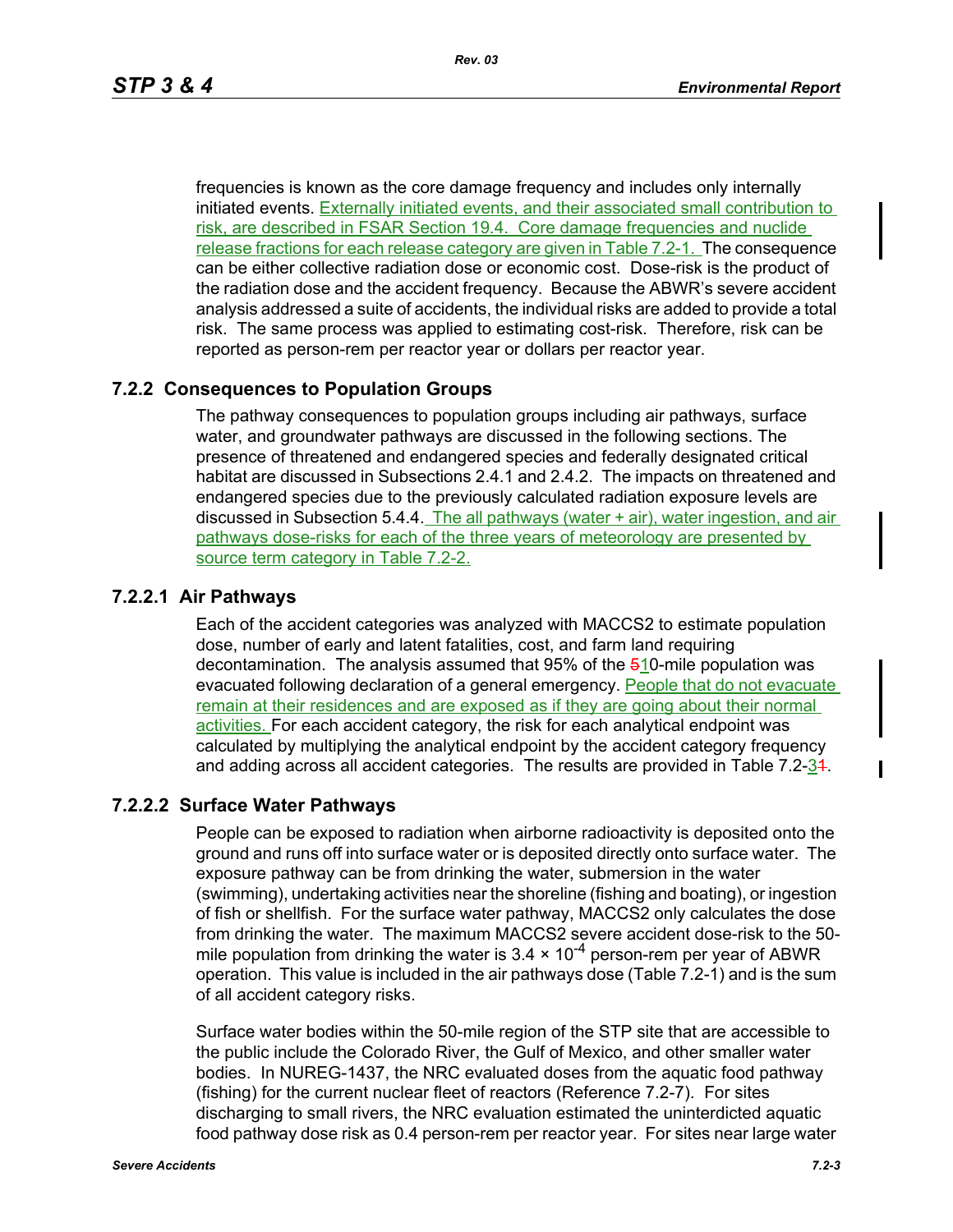bodies, values ranged from 270 person-rem per reactor year (Hope Creek on Delaware Bay) to 5500 person-rem per reactor year (Calvert Cliffs on Chesapeake Bay). Although the STP site is not specifically identified in this NUREG-1437 analysis, it would more likely fall between the small river analysis and the least impactive large water body analysis (Hope Creek), given the STP site's distance from nearby major water bodies (6 to 10 miles). Actual dose-risk values would be expected to be much less (by a factor of 2 to 10) due to interdiction of contaminated foods (Reference 7.2- 7). Furthermore, because the ABWR atmospheric pathway doses are significantly lower than those of the current nuclear fleet, it is reasonable to conclude that the doses from surface water sources would be consistently lower than those reported above for the surface water pathway.

Surface water pathways involving submersion in the water and undertaking activities near the shoreline are not modeled by MACCS2. Neither does NUREG-1437 provide specific data on submersion and shoreline activities. However, it does indicate that these contributors to dose are much less than for drinking water and consuming aquatic foods, especially at estuary sites.

### **7.2.2.3 Groundwater Pathways**

People can also receive a dose from groundwater pathways. Radioactivity released during a severe accident can enter groundwater or can move through an aquifer that eventually discharges to surface water. The consequences of a radioactive spill areevaluated in COLA Part 2, FSAR Subsection 2.4S.13 and the results show that if radioactive liquids were released directly to groundwater, the isotopic concentrations would be below 10 CFR 20 effluent limits before they reached a drinking water receptor.

NUREG-1437 also evaluated the groundwater pathway dose, based on the analysis in NUREG-0440, the Liquid Pathway Generic Study (LPGS) (Reference 7.2-8). NUREG-0440 analyzed a core meltdown that contaminated groundwater that subsequently contaminated surface water. However, NUREG 0440 did not analyze direct drinking of groundwater because of the limited number of potable groundwater wells and limited accessibility.

The LPGS results provide conservative, uninterdicted population dose estimates for six generic categories of plants. These dose estimates were one or more orders of magnitude less than those attributed to the atmospheric pathway. NUREG-1437 compares STP 1 & 2 groundwater pathway severe accident doses to the results of NUREG-0440 with results very much less than the LPGS value. (STP is analyzed as a small river plant in Table 5.18 of NUREG-1437.) Since the LPGS values were very much less than the atmospheric pathway, it is reasonable to conclude that the atmospheric pathway dominates the groundwater pathways at the STP site. The proposed location for STP 3 & 4 has the same groundwater characteristics as the location for STP 1 & 2. The severe accident frequency for the ABWR (1.5x10<sup>-7</sup>-perreactor year) is lower than that of STP 1 & 2 (1x10<sup>-6</sup> per reactor year). Therefore, the doses from the STP 3 & 4 groundwater pathway would be smaller than from the existing units.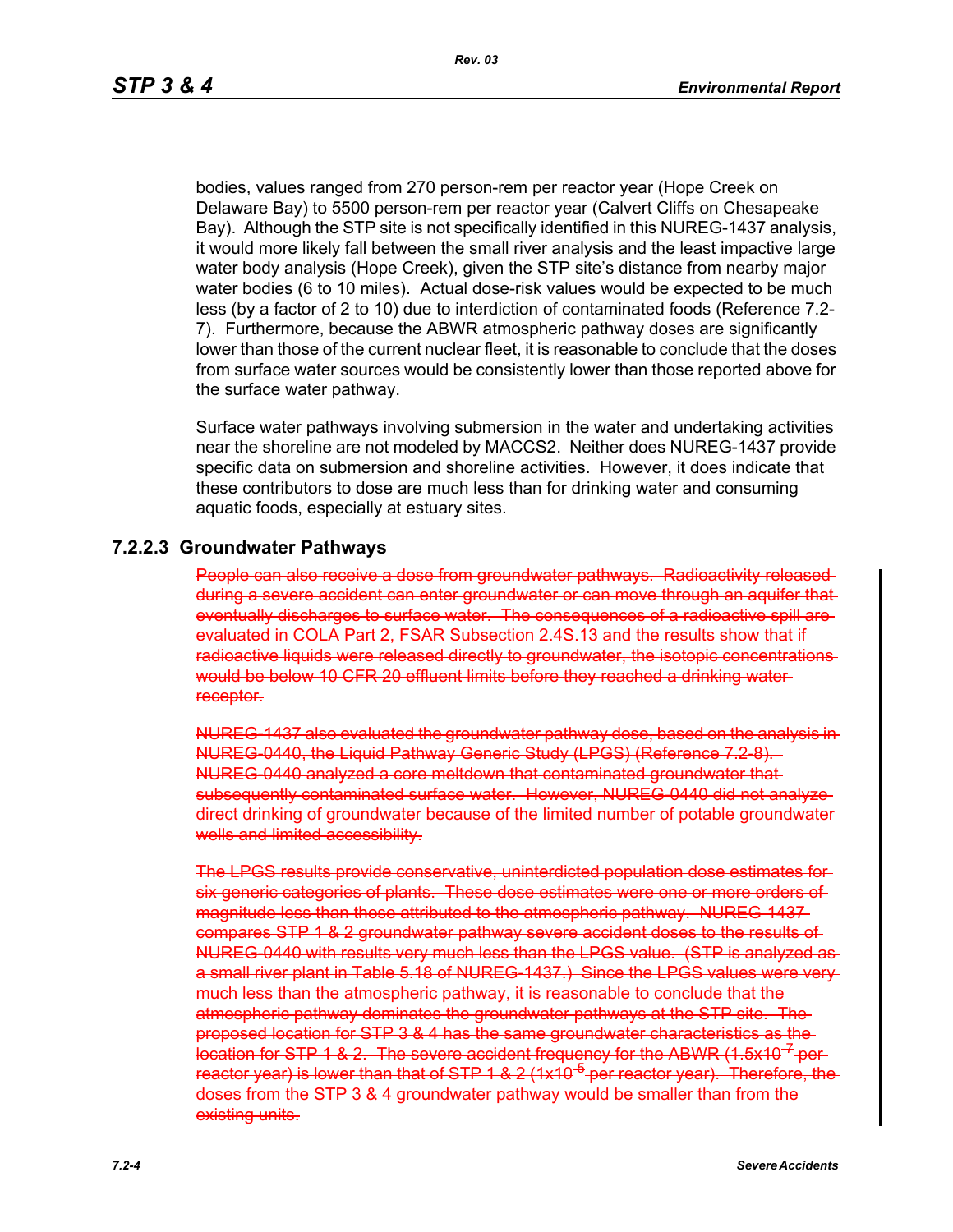Radioactivity released during a severe accident could enter the groundwater. ER section 2.3.1.2 (and Figures 2.3.1-23 and 24) describes the groundwater flow path from the STP site. Shallow aquifer water flows towards discharge points at a livestock well and towards the Colorado River. The deep aquifer is separated from the shallow aquifer by a 100-150 foot thick clay and silt layer. Groundwater in the deep aquifer flows toward site production wells, thus precluding the potential for offsite migration. Due to the separation of shallow and deep layers and the deep aquifer flow directions, the latter layer does not affect potential offsite migration impacts.

NUREG-1437 evaluated the groundwater pathway dose, based on the analysis in NUREG-0440, the Liquid Pathway Generic Study (LPGS) (Reference 7.2-8). NUREG-0440 analyzed a core meltdown that is assumed to contaminate groundwater that subsequently contaminates surface water. NUREG-1437 compares STP 1 & 2 groundwater pathway severe accident doses to the results of NUREG-0440; the STP 1 & 2 results are shown to be very much less than the LPGS value. NUREG-1437 concludes that the risk from groundwater releases is a small fraction of that from atmospheric releases for sites such as STP.

The proposed location for STP 3 & 4 has the same groundwater characteristics as the location for STP 1 & 2. The severe accident frequency for the ABWR  $(1.5x10^{-7})$  per reactor year) is lower than that of STP 1 & 2 (1x10<sup>-5</sup> per reactor year). Furthermore, the ABWR has containment features which would mitigate and even prevent a core meltdown from escaping the primary containment. These features include: the containment having inert gas, a high density basaltic concrete below the vessel (corium shield), and fusible plug valves that would allow the lower drywell to flood from the suppression pool. Therefore, the risks from the STP 3 & 4 groundwater pathway would not only be less than from the air pathways, but would be less than from the existing units.

# **7.2.3 Comparison to NRC Safety Goals**

The ABWR SSAR (Reference 7.2-1) evaluates performance of the ABWR under generic conditions to three safety goals: (1) individual risk goal, (2) societal risk goal, and (3) radiation risk goal. These goals are defined in the following subsections.

### **7.2.3.1 Individual Risk Goal**

The risk to an average individual in the vicinity of a nuclear power plant of experiencing a prompt fatality resulting from a severe reactor accident should not exceed one-tenth of one percent (0.1%) of the sum of "prompt fatality risks" resulting from other accidents to which members of the U.S. population are generally exposed. As noted in the Safety Goals Policy statement (51 FR 30028), "vicinity" is defined as the area within one mile of the plant site boundary. "Prompt Fatality Risks" are defined as the sum of risks which the average individual residing in the vicinity of the plant is exposed to as a result of normal daily activities (driving, household, chores, occupational activities, etc.). For this evaluation, the sum of prompt fatality risks was taken as the U.S. accidental death risk value of 36.9 deaths per 100,000 people per year (Reference 7.2-9).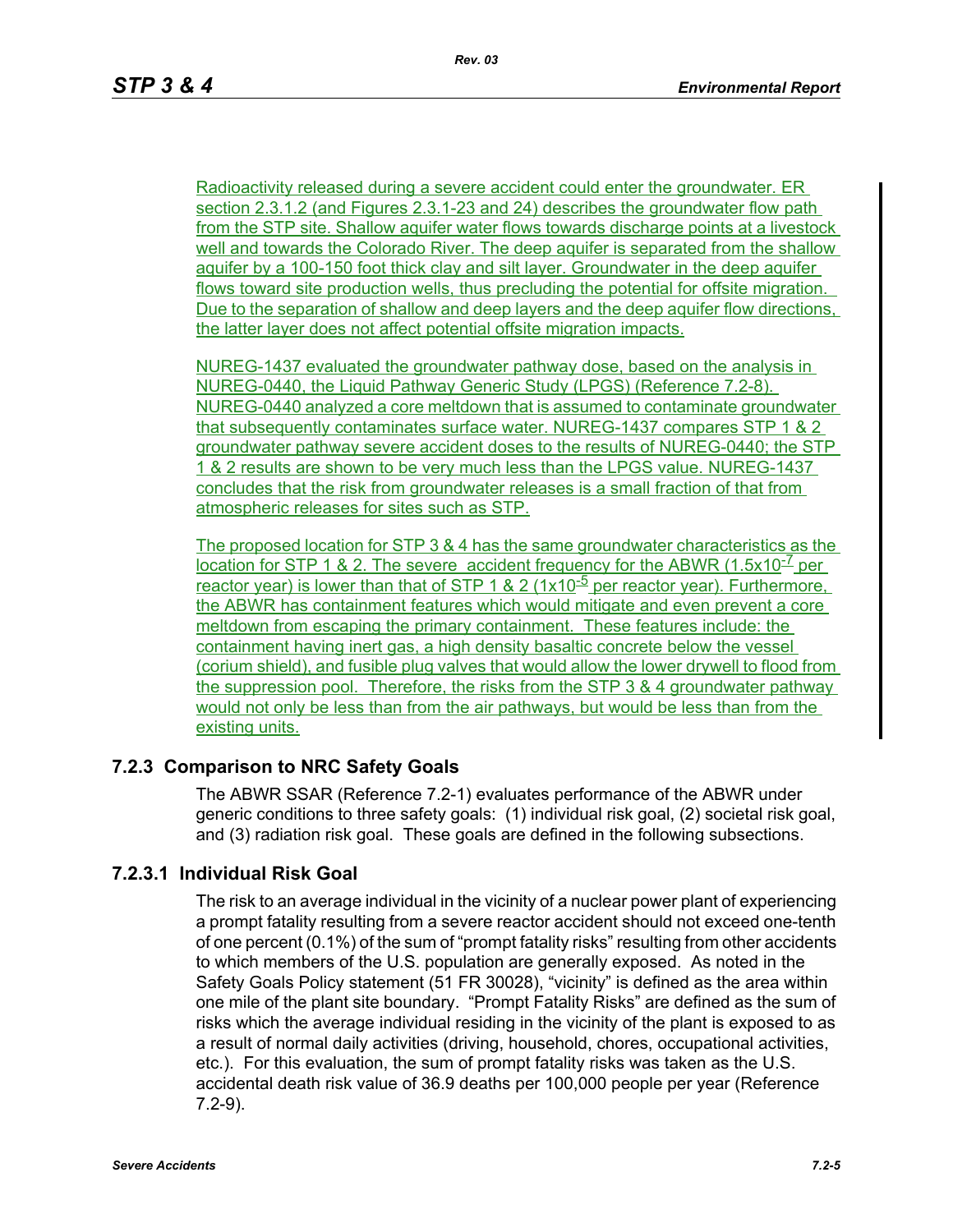ı

# **7.2.3.2 Societal Risk Goal**

The risk to the population in the area near a nuclear power plant of cancer fatalities that might result from nuclear power plant operation should not exceed one-tenth of one percent (0.1%) of the sum of the cancer fatality risks resulting from all other causes. As noted in the Safety Goal Policy Statement (51 FR 30028), "near" is defined as within 10 miles of the plant. The cancer fatality risk was taken as 187.5 deaths per 100,000 people per year based upon National Center for Health Statistics and U.S. Census Bureau data for 2002-2004 (Reference 7.2-9, Reference 7.2-10, Reference 7.2-11, and Reference 7.2-12).

# **7.2.3.3 Radiation Dose Goal**

The probability of an individual exceeding a whole body dose of 0.25 sievert at a distance of one-half mile from the reactor shall be less than one in a million per reactor year.

Table 7.2-42 provides the quantitative evaluation of these three safety goals, the generic ABWR calculation of these risk values, and the STP-specific calculation of these risk values.

## **7.2.4 Conclusions**

The total calculated dose-risk to the 50-mile population from airborne releases from an ABWR reactor at the STP site would be 0.0043 person-rem per reactor year (Table 7.2-1). This value is less than the value calculated by GE in the Technical Support Document for the ABWR (Reference 7.2-6); 0.269 person-rem for 60 years plant life, which is equal to 4.48  $\times$  10<sup>-3</sup> person-rem per reactor year), less than the population risk for all current reactors that have undergone license renewal, and less than that for the five reactors analyzed in NUREG-1150 (Reference 7.2-13), which range from 50 to 5,000 person-rem per reactor year for dose-risk. As reported in NUREG-1811 (Reference 7.2-14), the lowest dose-risk for reactors currently undergoing license renewal is 0.55 person-rem per reactor year.

Comparisons with the existing nuclear reactor fleet (Subsection 7.2.2.2) indicate that risk from the surface water pathway is small. Under the severe accident scenarios, surface water is primarily contaminated by atmospheric deposition. The ABWR atmospheric pathway doses are significantly lower than those of the current nuclear fleet. Therefore, it is reasonable to conclude that the doses from the surface water pathway at STP 3 & 4 would be consistently lower than those reported in Subsection 7.2.2.2 for the current fleet.

The risks of groundwater contamination from a severe ABWR accident (see Subsection 7.2.2.3) would be much less than the risk from currently licensed reactors. Additionally, interdiction could substantially reduce the groundwater pathway risks.

For comparison, as reported in Section 5.4, the total collective dose from STP 3 & 4 normal airborne releases is expected to be 0.5 person-rem annually. As previously described, dose-risk is dose times frequency. Normal operations have a frequency of one. Therefore, the dose-risk for normal operations is 0.5 person-rem per reactor year.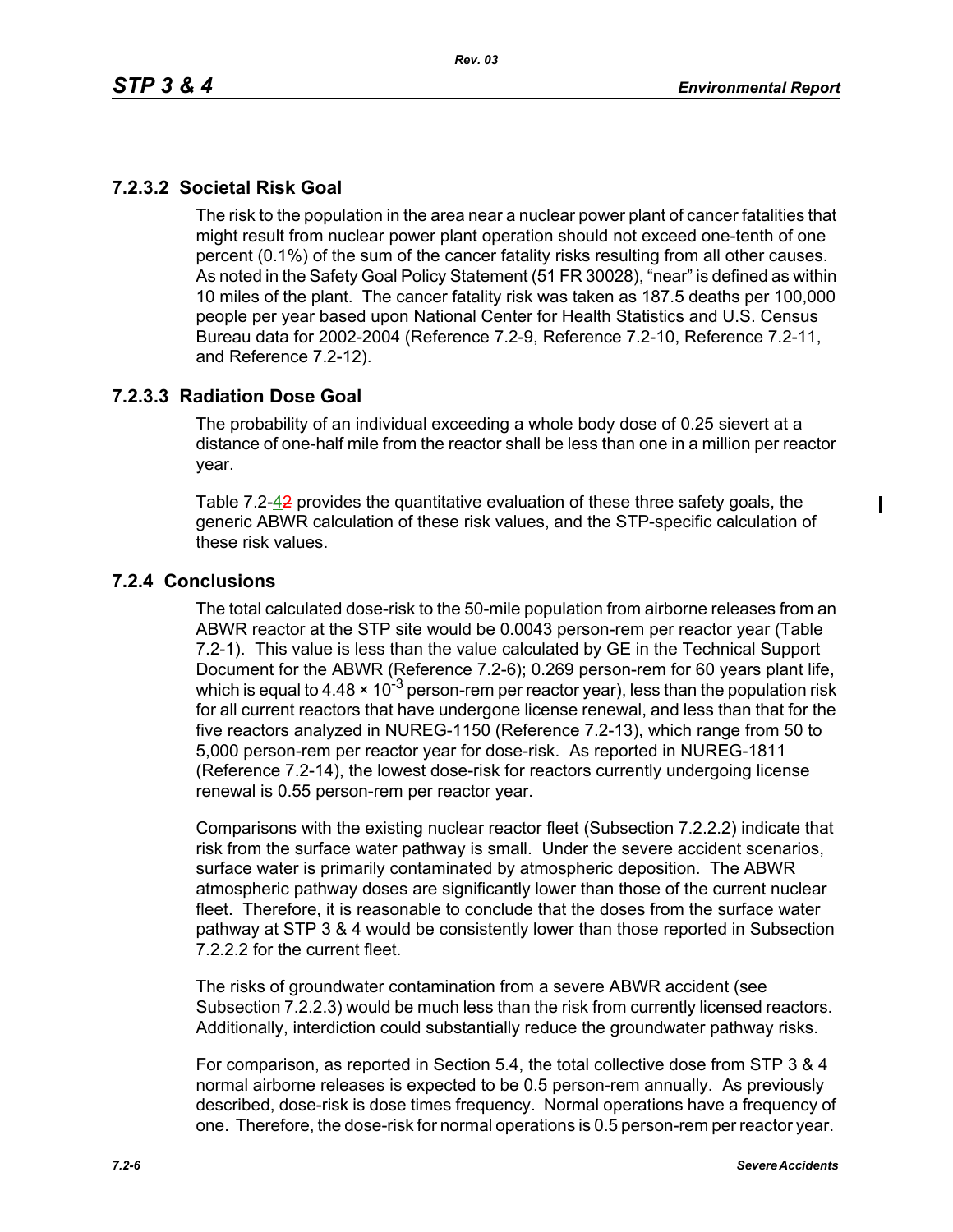Comparing this value to the severe accident dose-risk of 0.0043 person-rem per reactor year indicates that the dose risk from severe accidents is approximately 0.9 percent of the dose risk from normal operations.

The probability-weighted risk of cancer fatalities (early and late) from a severe accident for STP 3 or 4 is reported in Table 7.2-1 as 2.6  $\times$  10<sup>-6</sup> fatalities per reactor vear. The probability of an individual dying from any cancer from any cause is approximately 0.23 over a lifetime. Comparing this value to the  $2.6 \times 10^{-6}$  fatalities per reactor vear indicates that individual risk is 0.0011% of the background risk, which is less than 0.1% of the background risk.

### **7.2.5 References**

- 7.2-1 "Deterministic Evaluations," Chapter 19E, ABWR Standard Safety Analysis Report, Amendment 35, General Electric.
- 7.2-2 "Final Safety Evaluation Report Related to Certification of the Advanced Boiling Water Reactor Design," NUREG-1503, July 1994.
- 7.2-3 "Calculations of Reactor Accident Consequences Version 2, CRAC2: Computer Code User's Guide," NUREG/CR-2326, February 1983.
- 7.2-4 "Code Manual for MACCS2: User's Guide," NUREG/CR-6613, SAND97- 0594, Volume 1, Chanin, D. I. and M. L. Young, Sandia National Laboratories, Albuquerque, New Mexico, May 1998.
- 7.2-5 "SECPOP2000: Sector Population, Land Fraction, and Economic Estimation Program," NUREG/CR-6525, Rev. 1, August 2003.
- 7.2-6 "Technical Support Document for the ABWR," Revision 1, MPL No. A90- 3230, General Electric, San Jose, California, November 18, 1994.
- 7.2-7 "Generic Environmental Impact Statement for License Renewal of Nuclear Plants," NUREG-1437, May 1996.
- 7.2-8 "Liquid Pathway Generic Study: Impacts of Accidental Radioactive Releases to the Hydrosphere from Floating and Land-Based Nuclear Power Plants," NUREG-0440, February 1978.
- 7.2-9 "Table A. Deaths percentage of total deaths, death rates, and age-adjusted death rates for the 15 leading causes of death in 2002," National Vital Statistics Report, CDC, United States, Volume 54, Number 10, January 31, 2006. Available at http://www.cdc.gov/nchs/data/nvsr/nvsr54/nvsr54\_10.pdf, accessed May 7, 2007.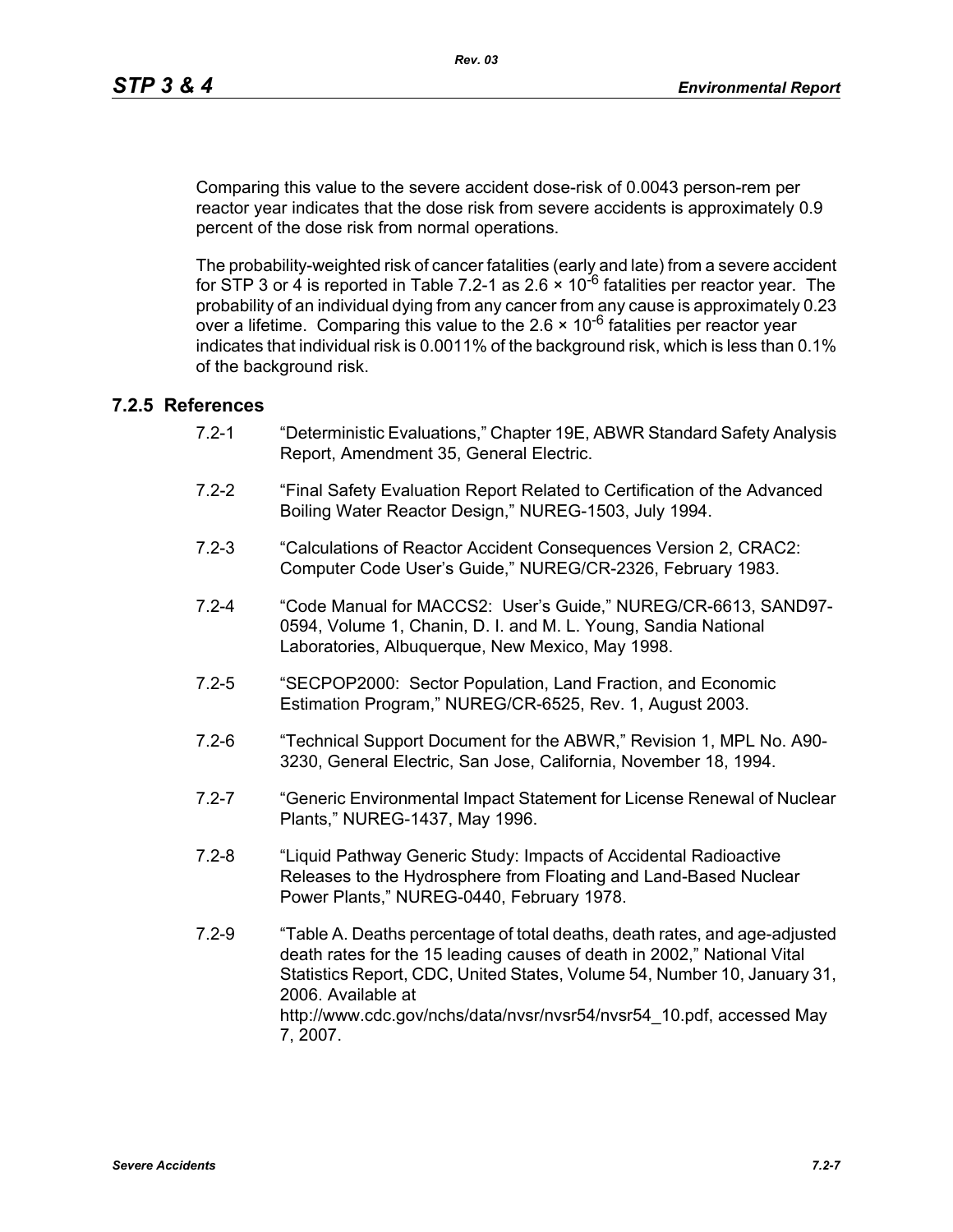- 7.2-10 GCT-T1-R. Population Estimates, 2006 Population Estimates, USCB (U.S. Census Bureau). Available at http://factfinder.census.gov/servlet/ GCTTable? bm=y&-geo\_id=01000US&-\_box\_head\_nbr=GCT-T1-R&ds\_name=PEP\_2006\_EST&-\_lang=en&-format=US-9S&-\_sse=on, accessed May 7, 2007.
- 7.2-11 "Table 10. Number of Deaths from 113 Selected Causes, by Age: United States 2003," National Vital Statistics Report, Volume 54, Number 13, April 19, 2006, CDC. Available at http://www.cdc.gov/nchs/data/nvsr/nvsr54/nvsr54\_13.pdf, accessed May 7, 2007.
- 7.2-12 "Table 1. Deaths, Age-Adjusted Death Rate, and Life Expectancy at Birth, by Race and Sex, and Infant Death Mortality Rates, by Race: United States 2003 and 2004," National Center for Health Statistics, CDC. Available at http://www.cdc.gov/nchs/products/pubs/pubd/ hestats/finaldeaths04/finaldeaths04\_tables.pdf#2, accessed May 7, 2007.
- 7.2-13 "Severe Accident Risks: An Assessment for Five U.S. Nuclear Power Plants," NUREG-1150, June 1989.
- 7.2-14 "Environmental Impact Statement for an Early Site Permit (ESP) at the North Anna ESP Site," NUREG 1811, December 2006.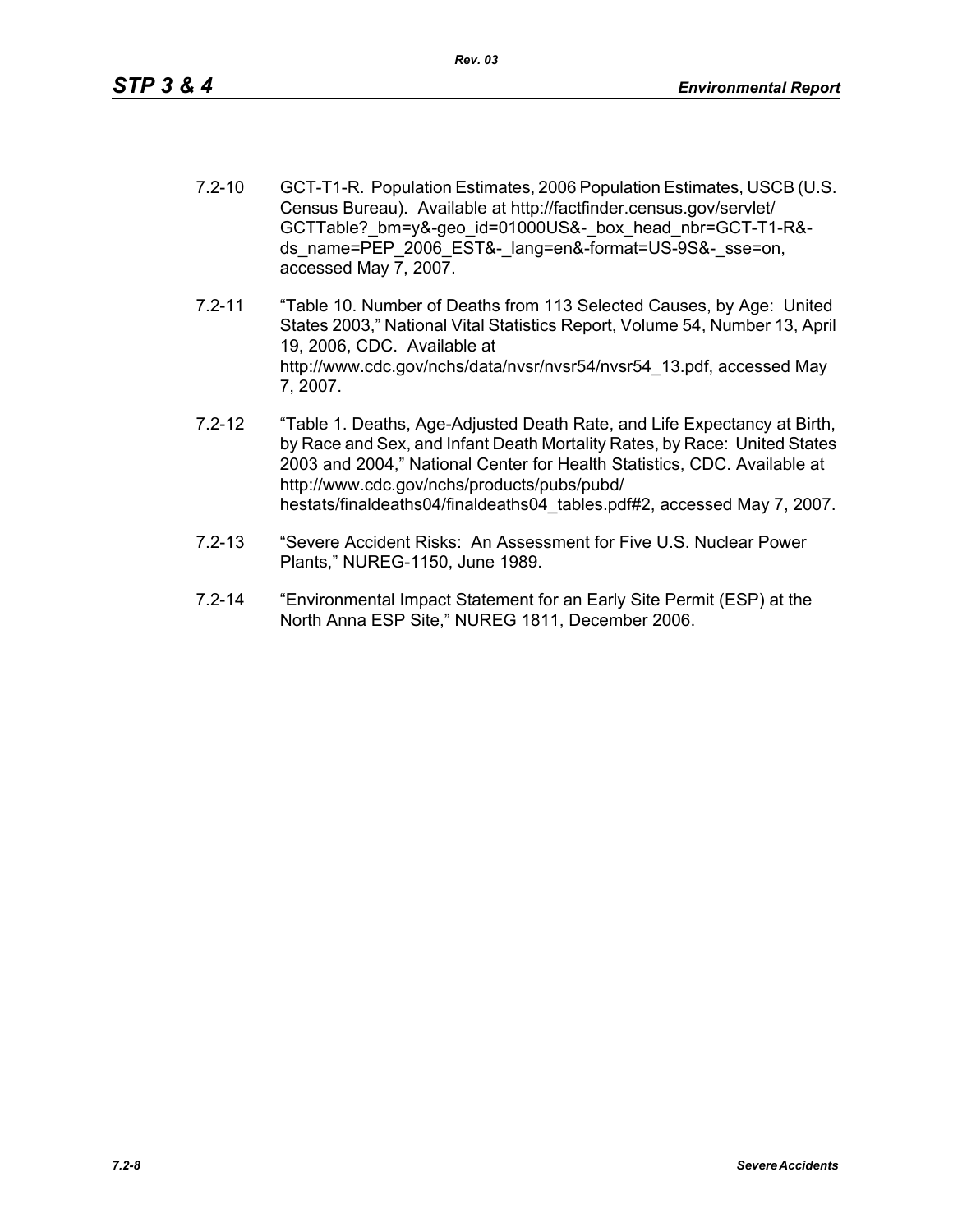|                         |                                     | <b>Nuclide Group Release Fraction</b> |          |                |
|-------------------------|-------------------------------------|---------------------------------------|----------|----------------|
| <b>Release Category</b> | <b>Core Damage Frequency</b>        | <b>Noble</b>                          |          | $\mathbf{c}$ s |
| <b>NCL</b>              | $1.34E - 7$                         | 0.044                                 | 2.30E-05 | 2.30E-05       |
| CASE1                   | 2.08E-8                             | <u>1</u>                              | 1.50E-07 | 1.30E-05       |
| CASE <sub>2</sub>       | <1.E-10 (taken as 1.E-10)           | <u>1</u>                              | 5.00E-06 | 5.00E-06       |
| CASE3                   | <u>&lt;1.E-10 (taken as 1.E-10)</u> | <u>1</u>                              | 2.80E-04 | 2.20E-03       |
| CASE4                   | <1.E-10 (taken as 1.E-10)           | $\overline{1}$                        | 1.60E-03 | 1.60E-03       |
| CASE <sub>5</sub>       | <1.E-10 (taken as 1.E-10)           | $\overline{1}$                        | 6.00E-03 | 5.30E-04       |
| CASE6                   | <u>&lt;1.E-10 (taken as 1.E-10)</u> | <u>1</u>                              | 3.10E-02 | 7.70E-02       |
| CASE7                   | 3.91E-10                            | <u>1</u>                              | 8.90E-02 | 9.90E-02       |
| CASE8                   | 4.05E-10                            | <u>1</u>                              | 1.90E-01 | 2.50E-01       |
| CASE9                   | 1.70E-10                            | <u> 1</u>                             | 3.70E-01 | 3.60E-01       |

# **Table 7.2-1 Core Damage Frequency and Release Fractions by Release Category**

NOTE: Releases for the nuclide groups not included above are negligible.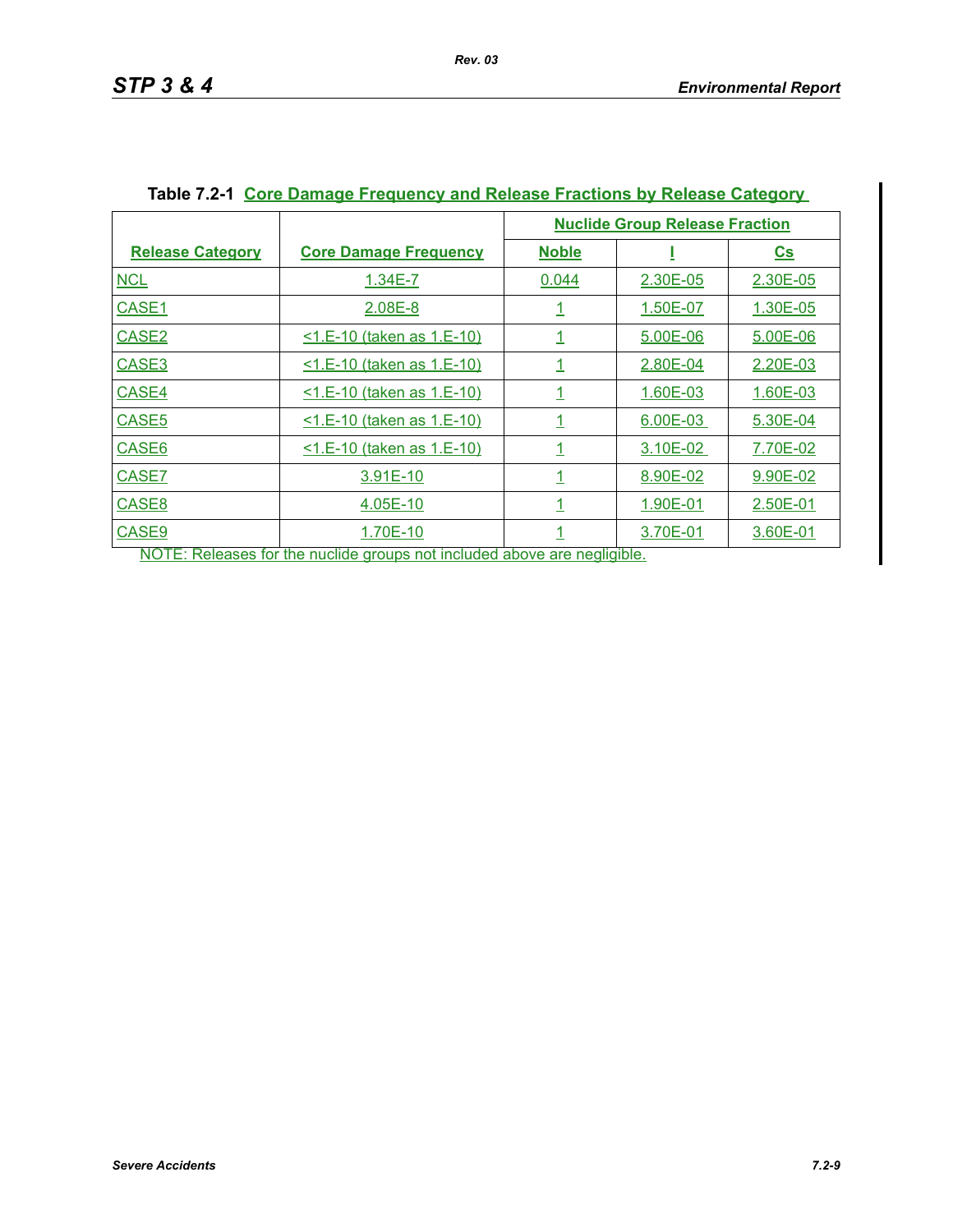$\mathsf{l}$ 

| <b>Year of Meteorological</b><br><b>Data/ Source Term</b><br><b>Category</b> | <b>All Pathways Dose-</b><br><b>Consequence</b><br>(person-rem) | <b>Water Ingestion Dose-</b><br><b>Consequence</b><br>(person-rem) | <b>Air Pathway Dose-</b><br><b>Consequence</b><br>(person-rem) |
|------------------------------------------------------------------------------|-----------------------------------------------------------------|--------------------------------------------------------------------|----------------------------------------------------------------|
| <u>1997</u>                                                                  |                                                                 |                                                                    |                                                                |
| <b>NCL</b>                                                                   | 1.89E+04                                                        | 3.59E+01                                                           | 1.89E+04                                                       |
| Case 1                                                                       | $1.06E + 04$                                                    | $2.03E + 01$                                                       | $1.06E + 04$                                                   |
| Case 2                                                                       | 4.84E+03                                                        | 7.80E+00                                                           | 4.83E+03                                                       |
| Case 3                                                                       | 3.60E+05                                                        | 3.43E+03                                                           | $3.57E + 05$                                                   |
| Case 4                                                                       | $2.36E + 05$                                                    | $2.50E + 03$                                                       | $2.34E + 05$                                                   |
| Case 5                                                                       | $1.13E + 05$                                                    | 8.27E+02                                                           | $1.12E + 05$                                                   |
| Case 6                                                                       | $9.28E + 05$                                                    | 1.20E+05                                                           | 8.08E+05                                                       |
| Case 7                                                                       | $1.01E + 06$                                                    | $1.54E + 05$                                                       | 8.56E+05                                                       |
| Case 8                                                                       | $1.46E + 06$                                                    | 4.07E+05                                                           | $1.05E + 06$                                                   |
| Case 9                                                                       | $1.63E + 06$                                                    | $5.62E + 05$                                                       | $1.07E + 06$                                                   |
|                                                                              |                                                                 |                                                                    |                                                                |
| <u>1999</u>                                                                  |                                                                 |                                                                    |                                                                |
| <b>NCL</b>                                                                   | $2.01E + 04$                                                    | 3.05E+01                                                           | $2.01E + 04$                                                   |
| Case 1                                                                       | $1.14E + 04$                                                    | 1.73E+01                                                           | $1.14E + 04$                                                   |
| Case 2                                                                       | $5.20E + 03$                                                    | $6.66E + 00$                                                       | $5.19E + 03$                                                   |
| Case 3                                                                       | 3.33E+05                                                        | $2.91E + 03$                                                       | 3.30E+05                                                       |
| Case 4                                                                       | $2.00E + 05$                                                    | $2.13E + 03$                                                       | 1.98E+05                                                       |
| Case 5                                                                       | $1.02E + 05$                                                    | 7.06E+02                                                           | $1.01E + 05$                                                   |
| Case 6                                                                       | 8.16E+05                                                        | $1.02E + 05$                                                       | $7.14E + 05$                                                   |
| Case 7                                                                       | 8.98E+05                                                        | $1.31E + 05$                                                       | 7.67E+05                                                       |
| Case 8                                                                       | $1.31E + 06$                                                    | $3.55E + 05$                                                       | $9.55E + 05$                                                   |
| Case 9                                                                       | 1.44E+06                                                        | 4.77E+05                                                           | $9.63E + 05$                                                   |
| 2000                                                                         |                                                                 |                                                                    |                                                                |
| <b>NCL</b>                                                                   | 1.98E+04                                                        | 2.81E+01                                                           | 1.98E+04                                                       |
| Case 1                                                                       | 1.11E+04                                                        | 1.59E+01                                                           | 1.11E+04                                                       |
| Case 2                                                                       | $5.00E + 03$                                                    | $6.13E + 00$                                                       | 4.99E+03                                                       |
| Case 3                                                                       | 3.77E+05                                                        | $2.69E + 03$                                                       | 3.74E+05                                                       |
| Case 4                                                                       | $2.53E + 05$                                                    | 1.96E+03                                                           | $2.51E + 05$                                                   |
| Case 5                                                                       | $1.20E + 05$                                                    | $6.50E + 02$                                                       | $1.19E + 05$                                                   |
| Case 6                                                                       | $9.59E + 05$                                                    | $9.42E + 04$                                                       | $8.65E + 05$                                                   |
| Case 7                                                                       | 1.04E+06                                                        | $1.21E + 05$                                                       | $9.19E + 05$                                                   |
| Case 8                                                                       | 1.48E+06                                                        | $3.18E + 05$                                                       | 1.16E+06                                                       |
| Case 9                                                                       | 1.59E+06                                                        | 4.40E+05                                                           | $1.15E + 06$                                                   |

### **Table 7.2-2 All Pathways and Water Ingestion Severe Accident Dose-Consequences**

I